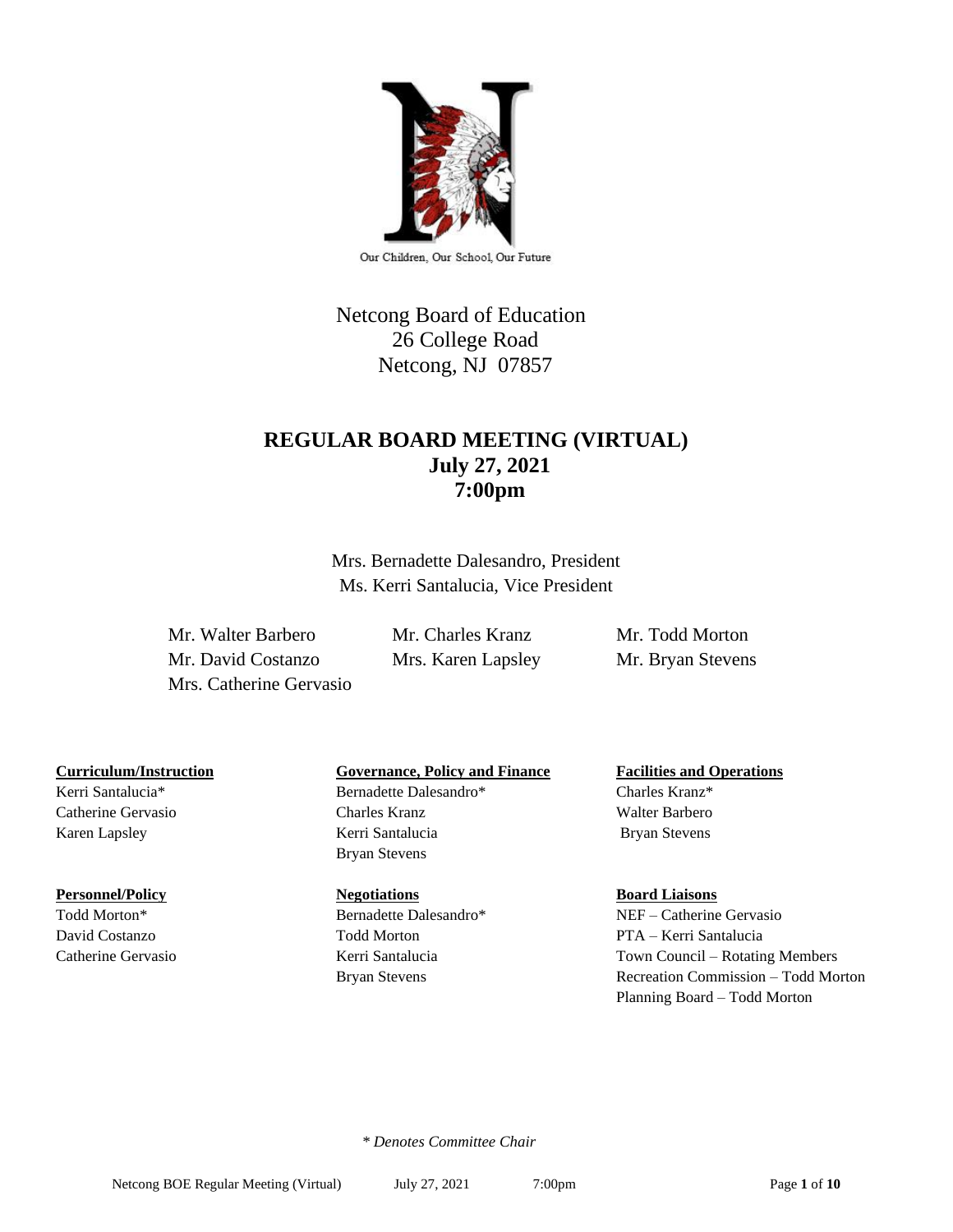## **2021-2022**

# **Netcong Board of Education**

## **Open Public Meeting Proclamation**

The New Jersey Open Public Meeting Law was enacted to ensure the right of the public to have advance notice of and to attend the meetings of public bodies at which any business affecting their interest is discussed or acted upon. In accordance with the provisions of the Act the Board of Education of the Netcong School District in the County of Morris has caused notice of this meeting to be published by having the date, time and place thereof posted. The notice was mailed to the Daily Record and those persons or entities requesting notification and filed with the municipal clerk of the Borough of Netcong.

Due to the public health emergency in the State of New Jersey, the Board will be conducting a virtual meeting. Directions for accessing the virtual public meeting were posted on the District website: netcongschool.org

## **Mission Statement**

Netcong, a tradition to nurture, inspire, empower, and achieve by all, for all.

# **Board Goals**

# **District Goals**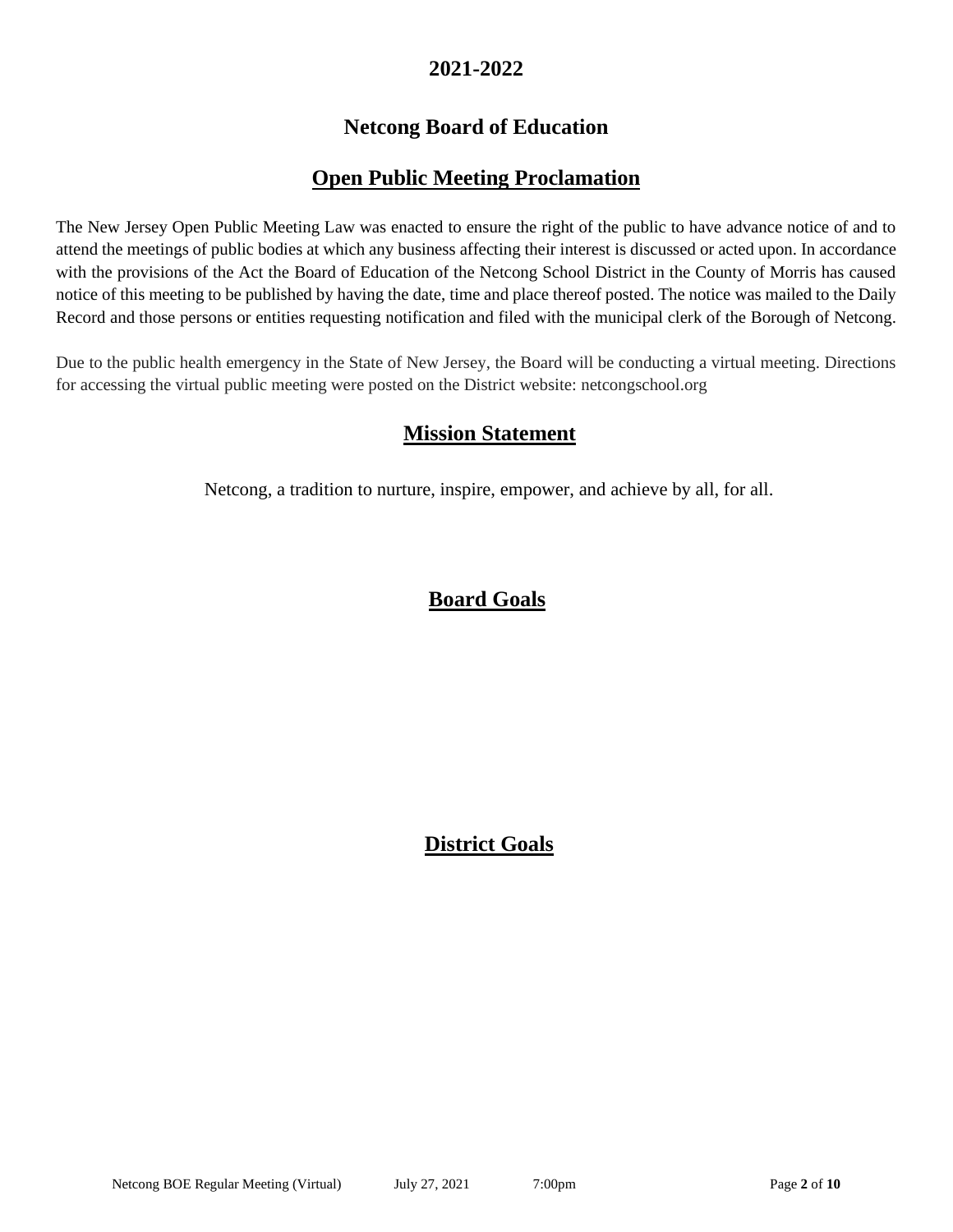- **1. Call to Order**
- **2. Flag Salute**
- **3. Roll Call**

| Mr. Barbero  | Mr. Kranz          | Ms. Santalucia  |
|--------------|--------------------|-----------------|
| Mr. Costanzo | Ms. Lapsley ______ | Mr. Stevens     |
| Ms. Gervasio | Mr. Morton         | Mrs. Dalesandro |

## **4. Approval of Minutes & Correspondence**

**Moved By:\_\_\_\_\_\_\_\_\_\_\_\_\_\_\_\_\_\_\_ Seconded By:\_\_\_\_\_\_\_\_\_\_\_\_\_\_\_\_\_\_\_**

Be it resolved, that the minutes of the following meeting(s) be approved as submitted:

| June 22, 2021 | <b>Regular Meeting Minutes</b>   |
|---------------|----------------------------------|
| June 22, 2021 | <b>Executive Session Minutes</b> |

**Roll Call**

| Mr. Barbero  | Mr. Kranz          | Ms. Santalucia     |
|--------------|--------------------|--------------------|
| Mr. Costanzo | <b>Ms. Lapsley</b> | <b>Mr. Stevens</b> |
| Ms. Gervasio | Mr. Morton         | Mrs. Dalesandro    |

### **5. President's Comments**

*a. Charlene Petersen – Board Self Evaluation & Goal Setting* 

### **6. Superintendent's Comments**

- *a. Fire Drill was conducted on July 15, 2021 at 9:55 am with a duration of 10 minutes Security Drill was held on July 21, 2021 at 10:19 am with a duration of 5 minutes*
- *b. July Birthdays*
- *c. 2019-2020 HIB Score*
- *d. School Safety Data System submission*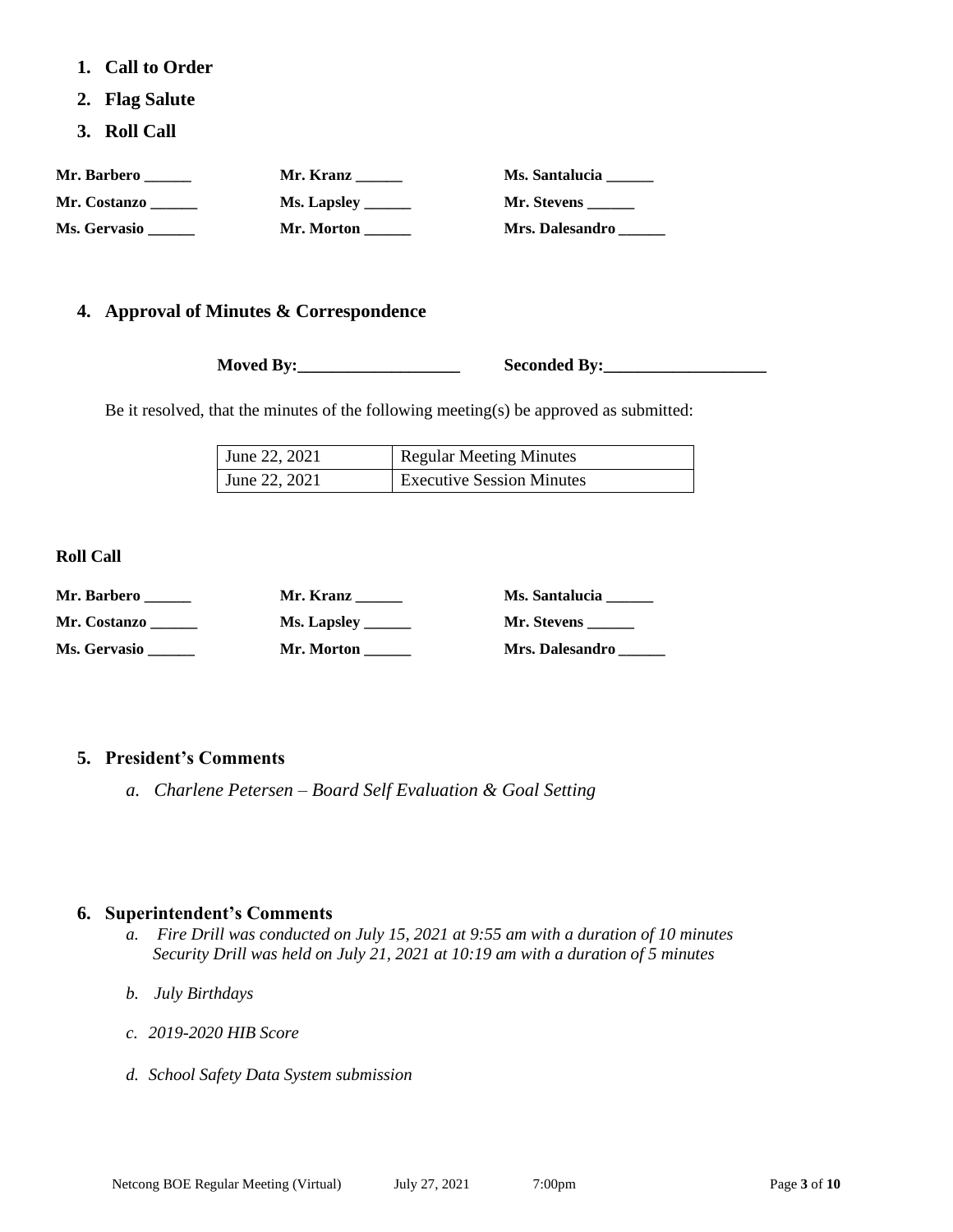#### **7. School Business Administrator/Board Secretary's Comments**

## **8. Meeting Open to the Public (Agenda Items Only)**

**Open: Moved By:** Seconded By: Time: *Public is invited to address the Board with any questions, comments or concerns. The Board requests that the individual address the Board, giving name and address, and asks that all remarks be directed to the Chair. The public portion shall be limited to thirty minutes with a five-minute time limit on each participant. The Board wishes to remind all attendees at its meeting that while it subscribed without reservation to the principle of keeping the public completely informed, by policy it cannot allow public discussion of personnel matters. If a matter concerning the staff of the Netcong Public School is of interest or concern, the matter would be referred to the Superintendent or the Board of Education, either by telephone or letter.*

|  | <b>Closed: Moved By:</b> | <b>Seconded By:</b> | r'ime: |
|--|--------------------------|---------------------|--------|
|--|--------------------------|---------------------|--------|

#### **9. Old Business**

### **10. Committee Reports**

**A. Governance, Policy and Finance** *(B. Dalesandro, Chair) Be it resolved that resolutions numbers 1–11 be adopted, as presented:*

**Moved By: \_\_\_\_\_\_\_\_\_\_\_\_\_\_\_\_\_\_\_ Seconded By: \_\_\_\_\_\_\_\_\_\_\_\_\_\_\_\_\_\_\_**

1. Be it resolved that the Netcong Board of Education, upon the recommendation of the Superintendent, hereby approves the SECOND READING of the following Policies and/or Regulations:

| <b>Policy/Regulations</b> | #    | Title                                        | <b>Type</b> |
|---------------------------|------|----------------------------------------------|-------------|
| a. Policy                 | 0131 | Bylaws, Policies, and Regulations            | Revised     |
| b. Policy                 | 1521 | Educational Improvement Plans (M)            | Abolished   |
| c. Policy                 | 1649 | Federal Families First Coronavirus (COVID-   | Abolished   |
|                           |      | 19) Response Act (M)                         |             |
| d. Policy                 | 2421 | Career and Technical Education               | Revised     |
| e. Regulation             | 2421 | Vocational – Technical Education             | Abolished   |
| f. Policy                 | 3134 | <b>Assignment of Extra Duties</b>            | Revised     |
| g. Policy & Regulation    | 3142 | Nonrenewal of Nontenured Teaching Staff      | Revised     |
|                           |      | Member                                       |             |
| h. Policy & Regulation    | 3221 | Evaluation of Teachers (M)                   | Revised     |
| i. Policy & Regulation    | 3222 | <b>Evaluation of Teaching Staff Members,</b> | Revised     |
|                           |      | Excluding Teachers and Administrators (M)    |             |
| j. Policy & Regulation    | 3223 | Evaluation of Administrators, Excluding      | Revised     |
|                           |      | Principals, Vice Principals, and Assistant   |             |
|                           |      | Principals (M)                               |             |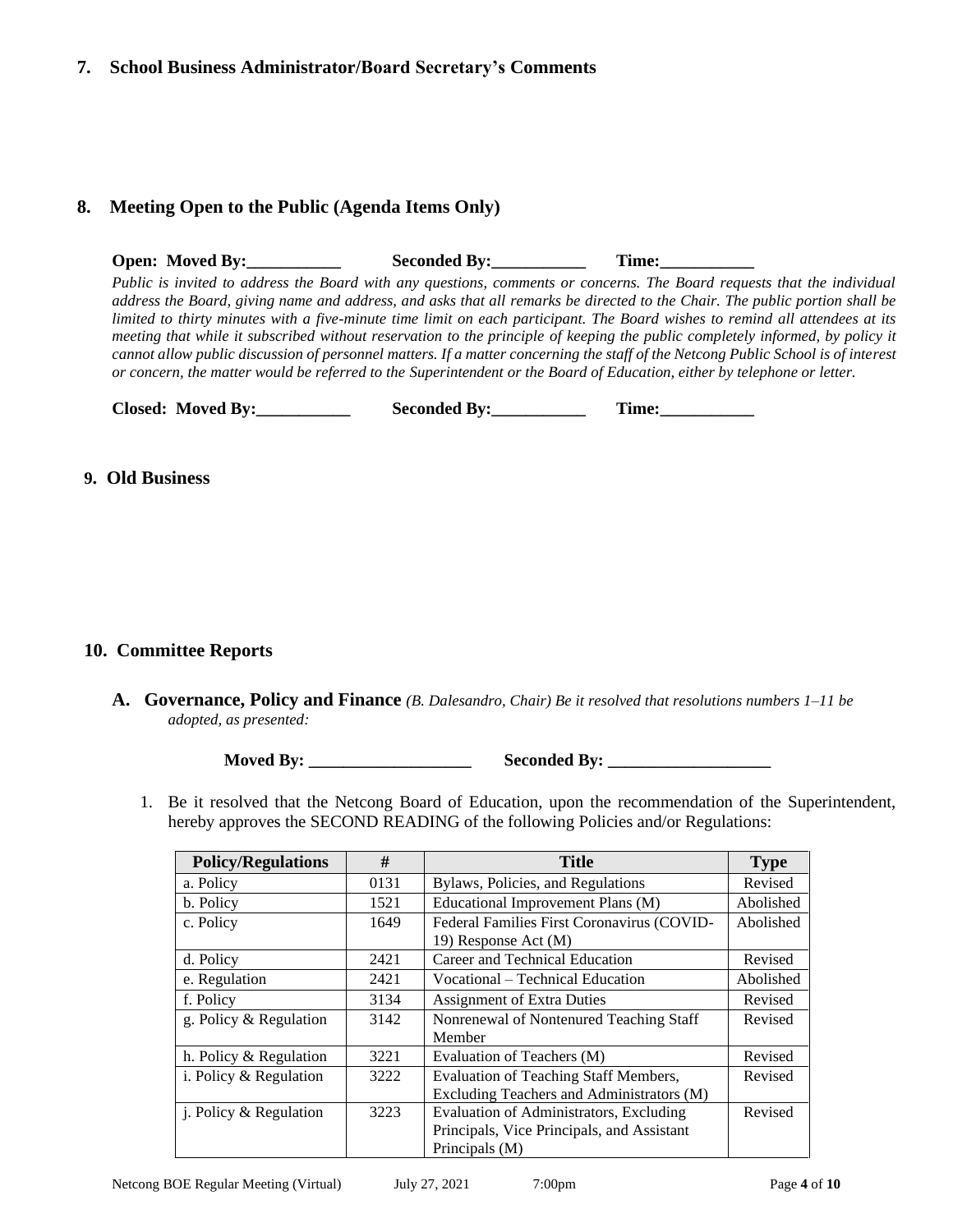| k. Policy & Regulation   | 3224 | Evaluation of Principals, Vice Principals, and     | Revised |
|--------------------------|------|----------------------------------------------------|---------|
|                          |      | Assistant Principals (M)                           |         |
| 1. Policy $&$ Regulation | 4146 | Nonrenewal of Nontenured Support Staff             | Revised |
|                          |      | Member                                             |         |
| m. Policy & Regulation   | 6471 | School District Travel (M)                         | Revised |
| n. Policy                | 8561 | <b>Procurement Procedures for School Nutrition</b> | Revised |
|                          |      | Programs $(M)$                                     |         |

- 2. Be it resolved that the Netcong Board of Education hereby accepts the resignation of Catherine Gervasio, with regret, from the Netcong Board of Education effective July 31, 2021. The Board thanks Mrs. Gervasio for her service to the Netcong School District.
- 3. Be it resolved that the Netcong Board of Education hereby accepts the resignation of David Costanzo, with regret, from the Netcong Board of Education effective July 31, 2021. The Board thanks Mr. Costanzo for his service to the Netcong School District.
- 4. Be it resolved that the Netcong Board of Education, upon the recommendation of the Superintendent, hereby approves the June 30, 2021 payroll in the amount of \$33,141.10.
- 5. Be it resolved that the Netcong Board of Education, upon the recommendation of the Superintendent, hereby approves the July 15, 2021 payroll in the amount of \$74,281.09.
- 6. Be it resolved that the Netcong Board of Education, upon the recommendation of the Superintendent, hereby approves the bills list from June 23, 2021 through July 27, 2021 in the amount of \$209,677.00
- 7. Be it resolved that the Netcong Board of Education, upon the recommendation of the Superintendent, hereby accepts the following June 30, 2021 Financial Reports. The Board Secretary's monthly certification, as attached, pursuant to N.J.A.C. 6:20-2.12(d) that as of June 30, 2021 no line item account has encumbrances and expenditures, which in total exceed the line item appropriation in violation of N.J.S.A. 18A-22-8 and 18A-22-8.1. Pursuant to N.J.A.C. 6A:23A-16.10 the Netcong Board of Education, after review of the Board Secretary's and Treasurer's monthly financial reports certify that as of June 30, 2021 and upon consultation with the appropriate district officials, to the best of our knowledge, no major account or fund has been over expended in violation of N.J.A.C. 6A:23-2.2 and that sufficient funds are available to meet the district's financial obligations for the remainder of the fiscal year.
- 8. Be it resolved that the Netcong Board of Education, upon the recommendation of the Superintendent, hereby approves the Transfers Reports for the month of June 2021.
- 9. Be it resolved that the Netcong Board of Education, upon the recommendation of the Superintendent, hereby submits for approval the 10% Transfer Worksheet Report pursuant to N.J.A.C. 6A:23A-13.3(f)1
- 10. Be it resolved that the Netcong Board of Education, upon the recommendation of the Superintendent, hereby approve the Purchased Service Agreement with the Lenape Valley Regional High School Board of Education for a Curriculum Coordinator for three days a week from July 1, 2021 through June 30, 2022 in the amount of \$72,000.00 and furthermore this agreement is being funded through the General Fund Account #11-000-221-320 Professional Ed Services in the amount of \$48,000.00, Preschool Education Aid Account #20-218-200-339 Other Purchased Professional Services in the amount of \$12,000.00 and the Coronavirus Relief and Recovery Supplemental Appropriations Act (CRRSA) – ESSER II Grant Account # 20-284-200-300 Professional & Technical Services in the amount of \$12,000.00.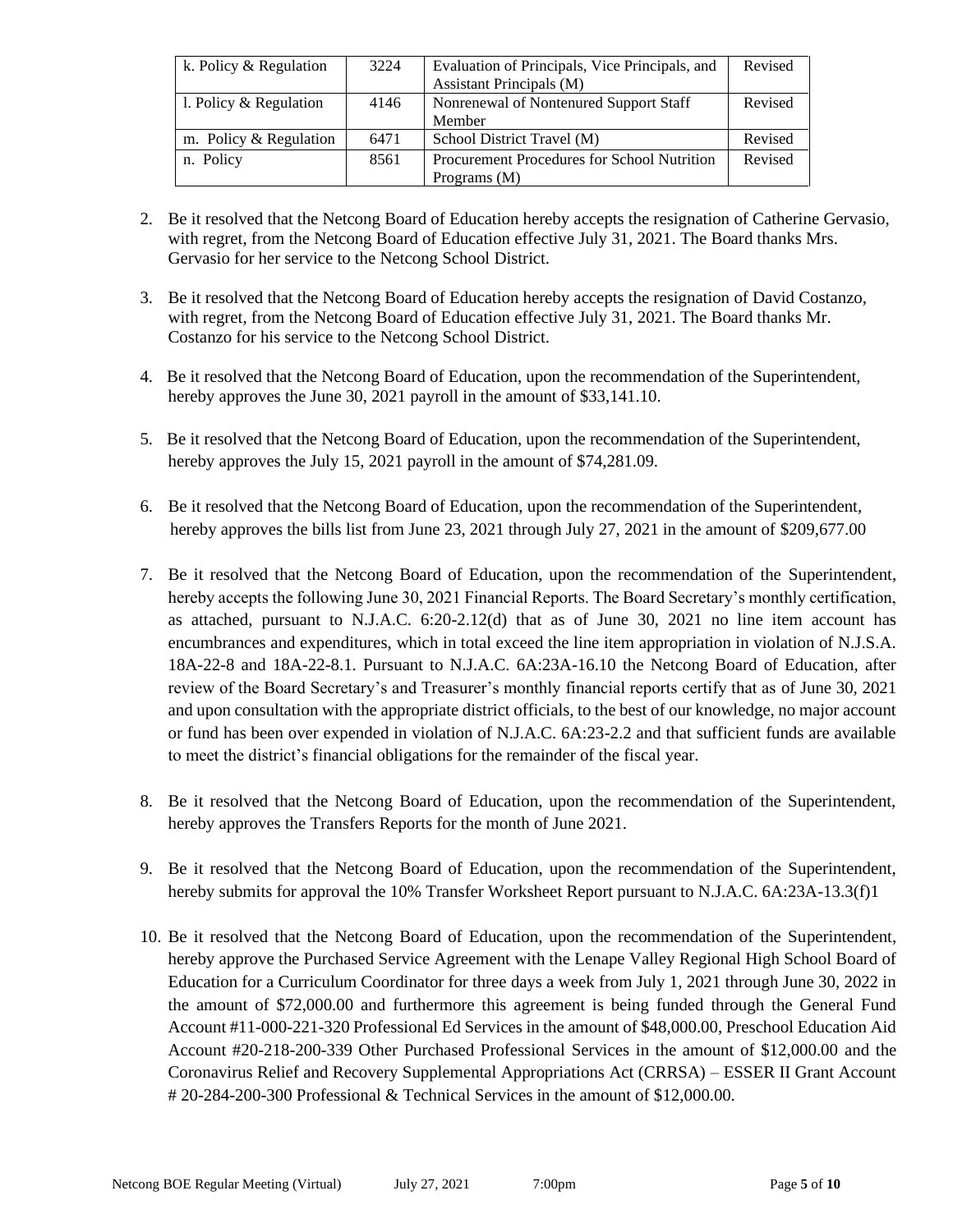11. Be it resolved that the Netcong Board of Education, upon the recommendation of the Superintendent, hereby approves the transportation contract between Diana Perez and the Netcong Board of Education for Student number 32921675 for studenttTransportation to and from Valley Road School, Stanhope, NJ Route #2122-1 from July 12, 2021 through July 30, 2021 in the amount of \$450.00.

#### **Roll Call**

| Mr. Barbero  | Mr. Kranz          | <b>Ms. Santalucia</b>  |
|--------------|--------------------|------------------------|
| Mr. Costanzo | <b>Ms. Lapsley</b> | Mr. Stevens            |
| Ms. Gervasio | Mr. Morton         | <b>Mrs. Dalesandro</b> |

**B. Curriculum/Instruction** *(K. Santalucia, Chair) Be it resolved that resolution numbers 1-4 be adopted, as presented:*

**Moved By:\_\_\_\_\_\_\_\_\_\_\_\_\_\_\_\_\_\_\_ Seconded By:\_\_\_\_\_\_\_\_\_\_\_\_\_\_\_\_\_\_\_**

1. Be it resolved that the Netcong Board of Education, upon the recommendation of the Superintendent, hereby approves the graduate course tuition reimbursement, upon successful completion of course work, for the following staff member for the Summer/Fall 2021 semesters:

| <b>Name</b> | <b>Course</b>                   | <b>Location</b>     | <b>Semester</b> | <b>Reimbursement</b>        |
|-------------|---------------------------------|---------------------|-----------------|-----------------------------|
| a. S. Cryan | EAD 523 Developing              | Grand Canyon        | $7/29/21$ -     | 3 credits @ $$572/credit =$ |
|             | Professional Capacity           | University          | 9/9/21          | \$1716.00                   |
| b. S. Cryan | EAD 530 Improving               | Grand Canyon        | $9/23/21 -$     | 3 credits @ $$572/credit =$ |
|             | Teacher Performance and         | University          | 11/4/21         | \$1716.00                   |
|             | Self-Efficacy                   |                     |                 |                             |
| c. S. Cryan | EAD 533 Developing and          | <b>Grand Canyon</b> | $11/18/21 -$    | 3 credits @ $$572/credit =$ |
|             | <b>Empowering Instructional</b> | University          | 12/30/21        | \$1716.00                   |
|             | Leaders                         |                     |                 |                             |

2. Be it resolved that the Netcong Board of Education, upon the recommendation of the Superintendent, hereby approves the following Professional Development:

| Date                   | <b>Name</b>    | <b>Workshop/Conference</b>           | Location             | Cost            |
|------------------------|----------------|--------------------------------------|----------------------|-----------------|
| a. $9/30/21 - 10/1/21$ | Kathleen Walsh | 2021 Women's Leadership              | The Palace at        | $$389.00+$      |
|                        |                | Conference                           | <b>Somerset Park</b> | \$22.82 mileage |
| b. 11/9/21,            | Kathleen Walsh | The Power of Legal                   | <b>NJASA</b>         | $$400.00+$      |
| $1/7/22$ , $4/5/22$    |                | <b>Information: Practical Issues</b> | 920 West State       | \$84.28 mileage |
|                        |                | To Keep School                       | St. Trenton, NJ      |                 |
|                        |                | Administrators Current &             |                      |                 |
|                        |                | Compliant                            |                      |                 |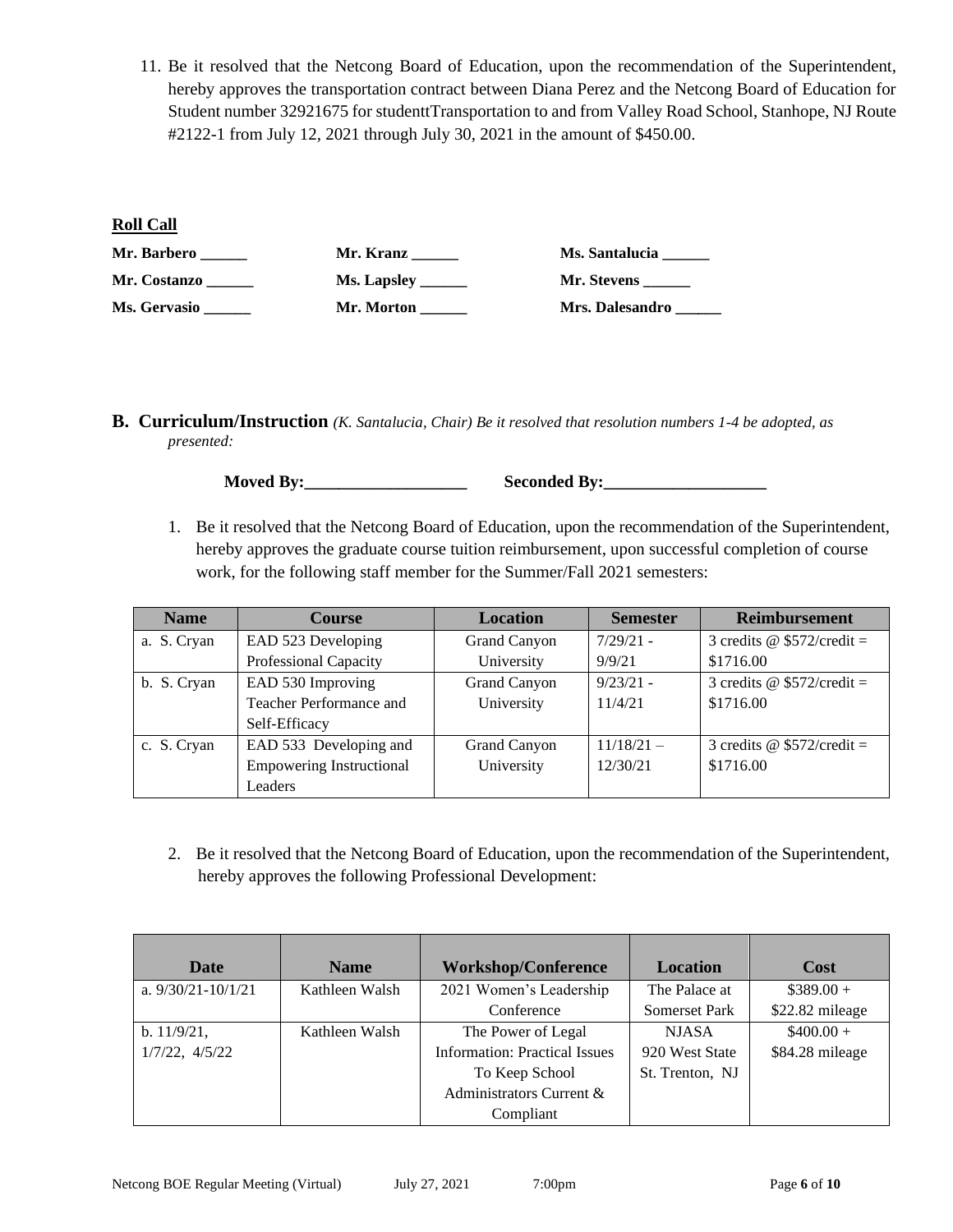- 3. Be it resolved that the Netcong Board of Education, upon the recommendation of the Superintendent, hereby approves the annual NJDOE mandated submission of the HIB School Self-Assessment for Determining Grades for the 2020-2021 school year.
- 4. Be it resolved that the Netcong Board of Education, upon the recommendation of the Superintendent, hereby approves the annual NJDOE mandated submission of the Student Safety Data System (SSDS), Data Certification Report for the 2020-2021 school year.

### **Roll Call**

| Mr. Barbero  | Mr. Kranz   | Ms. Santalucia  |
|--------------|-------------|-----------------|
| Mr. Costanzo | Ms. Lapsley | Mr. Stevens     |
| Ms. Gervasio | Mr. Morton  | Mrs. Dalesandro |

**C. Personnel** *(T. Morton, Chair) Be it resolved that resolutions number 1-14 be adopted, as presented:*

**Moved By: \_\_\_\_\_\_\_\_\_\_\_\_\_\_\_\_\_\_ Seconded By: \_\_\_\_\_\_\_\_\_\_\_\_\_\_\_\_\_\_\_**

- 1. Be it resolved that the Netcong Board of Education hereby grants permission to Kathleen Walsh, Superintendent, to hire needed staff for the 2021-2022 school year prior to the August 24, 2021 Board of Education meeting.
- 2. Be it resolved that the Netcong Board of Education, upon the recommendation of the Superintendent, hereby approves Jaclyn (Plate) Meudt as a full-time Elementary School Teacher for the term of July 1, 2021 through June 30, 2022 at Step A on the BA salary guide, \$54,865, with benefits. Revised from June 22, 2021 Board of Education meeting.
- 3. Be it resolved that the Netcong Board of Education, upon recommendation of the Superintendent, hereby approves Kristen Montan as a full-time Pre-K Teacher, for the term of August 1, 2021 through June 30, 2022 at Step A on the BA salary guide, \$54,865, with benefits, and pending an Office of Student Protection fingerprint approval.
- 4. Be it resolved that the Netcong Board of Education, upon the recommendation of the Superintendent, hereby approves Marilynn Garcia to advance on the salary guide to MA Step D, \$61,115, effective August 30, 2021 due to successful completion of graduate credits.
- 5. Be it resolved that the Netcong Board of Education, upon the recommendation of the Superintendent, hereby accepts the resignation of Christine McClaughry effective June 30, 2021 for the purpose of accepting another position in the district.
- 6. Be it resolved that the Netcong Board of Education, upon the recommendation of the Superintendent, hereby rescinds the approval of Christine McClaughry as Lunch Room Supervisor which was approved at the June 22, 2021 Board of Education meeting.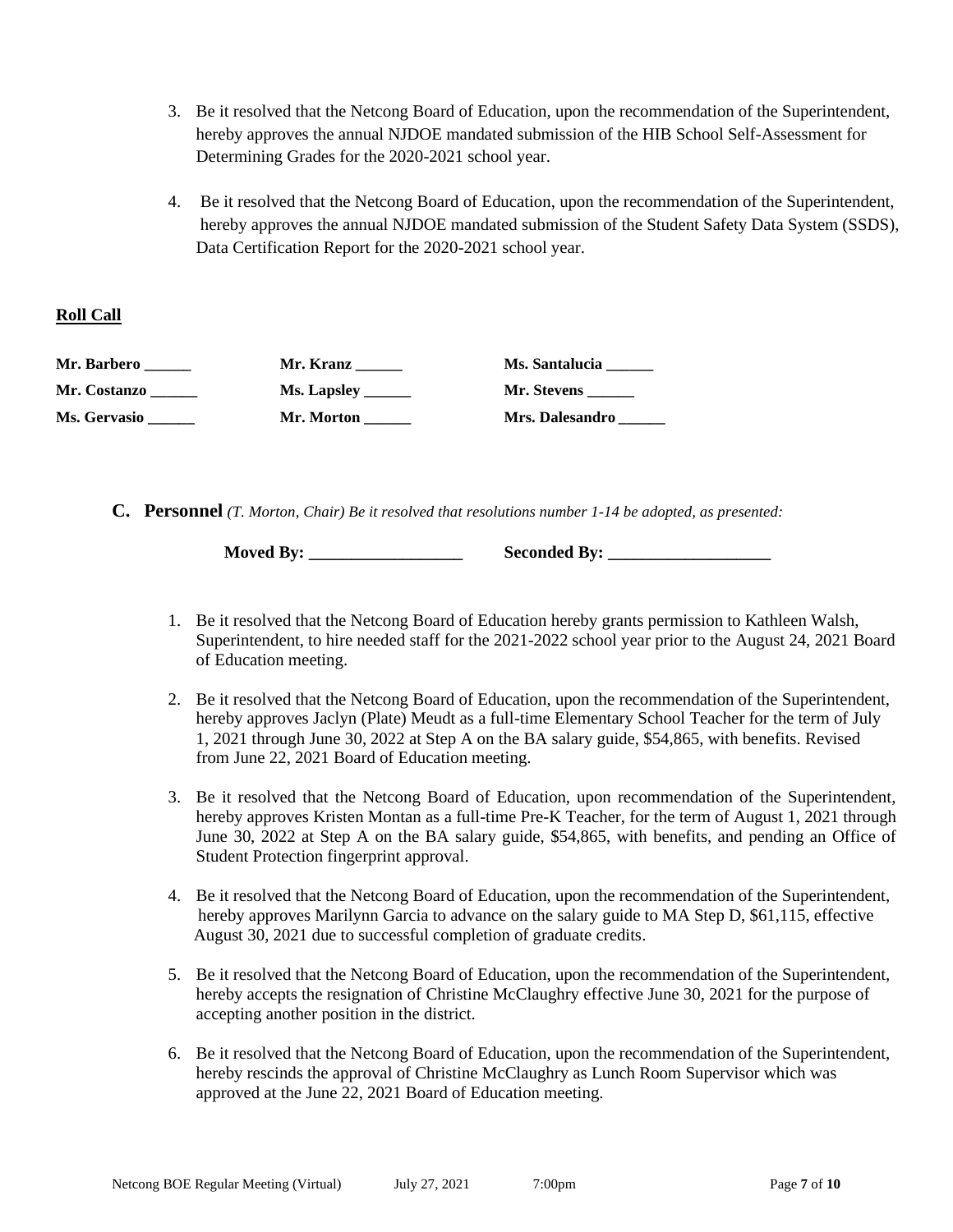- 7. Be it resolved that the Netcong Board of Education, upon the recommendation of the Superintendent, hereby approves Christine McClaughry as Administrative Assistant to the Business Administrator for a fixed one-year term beginning July 1, 2021 through June 30, 2022 at a salary of \$42,840, with benefits.
- 8. Be it resolved that the Netcong Board of Education, upon the recommendation of the Superintendent, hereby accepts the resignation of Lisa Clark effective July 22, 2021 for the purpose of accepting another position in the district.
- 9. Be it resolved that the Netcong Board of Education, upon the recommendation of the Superintendent, hereby approves Lisa Clark as a full-time Maternity Leave Replacement Teacher for the term of August 1, 2021 through March 2, 2022 at Step A on the BA salary guide, at a prorated salary of \$54,865, with benefits.
- 10. Be it resolved that the Netcong Board of Education, upon the recommendation of the Superintendent, hereby approves Phyllis Nemeth as a part-time Paraprofessional for a fixed term beginning August 30, 2021 through June 30, 2022 at a rate of \$15.00/hour, pending approval from the Office of Student Protection.
- 11. Be it resolved that the Netcong Board of Education, upon the recommendation of the Superintendent, hereby approves Phyllis Nemeth for the stipend position of Lunchroom Supervisor at the rate of \$14.52 per day for the period of Sept. – June, 180 days during the 2021-2022 school year.
- 12. Be it resolved that the Netcong Board of Education, upon the recommendation of the Superintendent, hereby approves the following Part-time Summer Custodial help; 5 hours per day, 5 days a week, at the following rates:

| <b>Name</b>                | <b>Salary</b> |
|----------------------------|---------------|
| Craig Kathe                | \$15.00/hour  |
| Sabastian Perez            | \$15.00/hour  |
| <b>Gabriel Quarranttey</b> | \$15.00/hour  |
| George Quarranttey         | \$15.00/hour  |

- 13. Be it resolved that the Netcong Board of Education, upon the recommendation of the Superintendent, hereby approves Alexis Dausch, RN as the Education Stability/Homeless Liaison from August 1, 2021 – June 30, 2022.
- 14. Be it resolved that that the Netcong Board of Education, upon the recommendation of the Superintendent, hereby approves Rachel Hall, RN as a substitute nurse for the 2021-2022 school year, paid at the rate of \$150/day.

**Roll Call**

| Mr. Barbero         | Mr. Kranz           | Ms. Santalucia  |
|---------------------|---------------------|-----------------|
| <b>Mr. Costanzo</b> | Ms. Lapsley _______ | Mr. Stevens     |
| <b>Ms. Gervasio</b> | Mr. Morton          | Mrs. Dalesandro |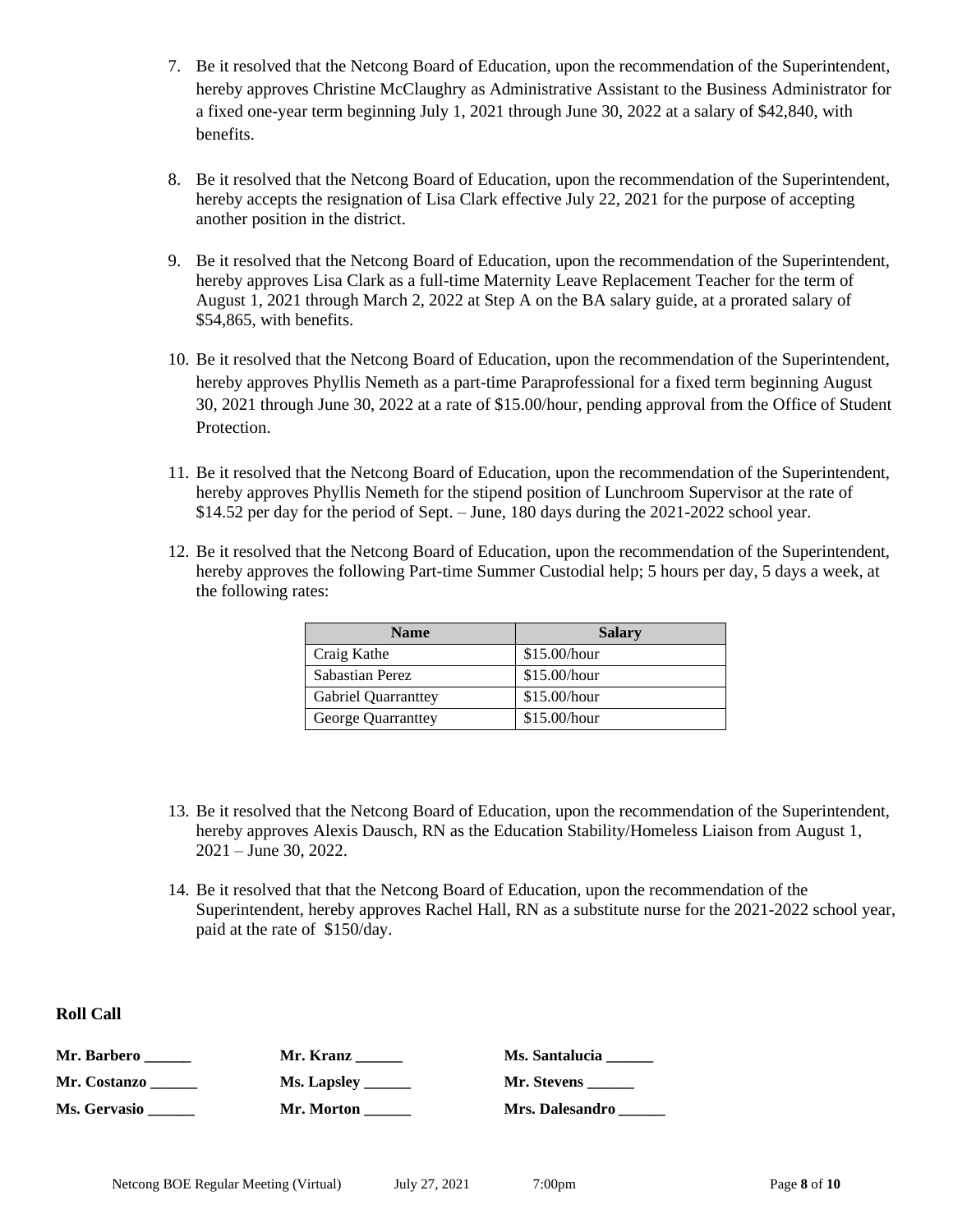## **D. Facilities and Operations** *(C. Kranz, Chair)*

| <b>Roll Call</b> |             |                        |  |
|------------------|-------------|------------------------|--|
| Mr. Barbero      | Mr. Kranz   | <b>Ms. Santalucia</b>  |  |
| Mr. Costanzo     | Ms. Lapsley | Mr. Stevens _______    |  |
| Ms. Gervasio     | Mr. Morton  | <b>Mrs. Dalesandro</b> |  |

## **12. Liaison Reports**

- a. Netcong Educational Foundation *– C. Gervasio*
- b. Netcong PTA *– K. Santalucia*
- c. Town Council *– C. Gervasio*
- d. Recreation Commission & Planning Board *– T. Morton*

#### **13. Miscellaneous**

#### **14. Meeting Open to the Public**

| Open: Moved By:                                                                                                                                                                                                                                                                                                                                                                                                                                                                                                                                                                                                                                                                                                                                                                             |                    | Time: |  |  |  |
|---------------------------------------------------------------------------------------------------------------------------------------------------------------------------------------------------------------------------------------------------------------------------------------------------------------------------------------------------------------------------------------------------------------------------------------------------------------------------------------------------------------------------------------------------------------------------------------------------------------------------------------------------------------------------------------------------------------------------------------------------------------------------------------------|--------------------|-------|--|--|--|
| Public is invited to address the Board with any questions, comments or concerns. The Board requests that the individual<br>address the Board, giving name and address, and asks that all remarks be directed to the Chair. The public portion shall be<br>limited to thirty minutes with a five-minute time limit on each participant. The Board wishes to remind all attendees at its<br>meeting that while it subscribed without reservation to the principle of keeping the public completely informed, by policy it<br>cannot allow public discussion of personnel matters. If a matter concerning the staff of the Netcong Public School is of<br>interest or concern, the matter would be referred to the Superintendent or the Board of Education, either by telephone<br>or letter. |                    |       |  |  |  |
| Closed: Moved By:                                                                                                                                                                                                                                                                                                                                                                                                                                                                                                                                                                                                                                                                                                                                                                           | Seconded By: Time: |       |  |  |  |
| <b>15.</b> Executive Session                                                                                                                                                                                                                                                                                                                                                                                                                                                                                                                                                                                                                                                                                                                                                                |                    |       |  |  |  |
| Open: Moved By:                                                                                                                                                                                                                                                                                                                                                                                                                                                                                                                                                                                                                                                                                                                                                                             |                    | Time: |  |  |  |
| RESOLVED, pursuant to N.J.S.A. 10:4:13 and 10:4-12 that the Netcong Board of Education hold a closed Executive Session                                                                                                                                                                                                                                                                                                                                                                                                                                                                                                                                                                                                                                                                      |                    |       |  |  |  |

*regarding one or more of the following: legal matters, negotiations, personnel issues, individual student matters, and matters which are attorney-client privileged. It is expected that the discussion undertaken in this closed session can be made public at*